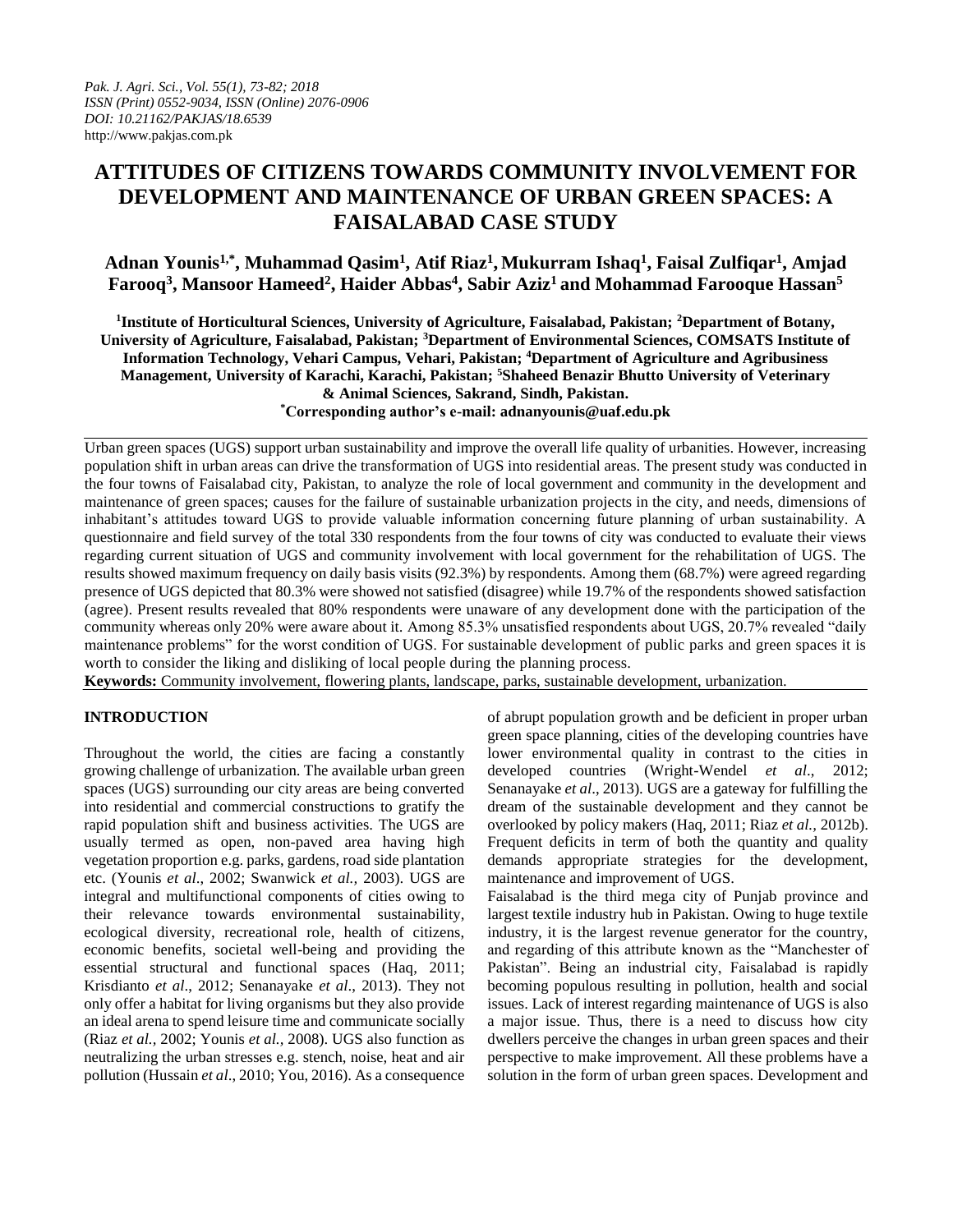maintenance of UGS is a responsibility of the local government of the country. Local government here usually means a municipality, township and local public authority that are usually neglected in the country. Public attitudes must be understood and accounted for developing the natural resource planning strategies. The theme of this study was to understand and expose community needs for green spaces, their perception and to investigate the value of landscape in towns and working of the local government and its effect on the communities through social survey, interviews and some dialogs, evaluation of the local government recent working status in comparison with the developed agencies, policies and legislations with respect to UGS, identification of problems faced by local government and suggestions for improving the local government performance regarding green spaces, involvement of community with local government for better establishment and better maintenance of green spaces and to estimate the future needs of green spaces in the city.

## **MATERIALS AND METHODS**

The present study was conducted in Faisalabad city. Pakistan government system is divided into a three-tier local government structure that are 1) district government, 2) Tehsil government, and 3) The union administration. The city district Faisalabad is divided into eight Towns including, Lyallpur Town, Jinnah Town, Madina Town, Iqbal Town, Tandianwala Town, Jaranwala Town, Samundri Town, Jhumra Town (CDGF, 2009). Among these eight, we selected four towns, Lyallpur Town (LT), Madina Town (MT), Jinnah Town (JT) and Iqbal Town (IT) for study. These towns had their own garden branches. Now they are under an umbrella of Parks & Horticulture Agency (PHA) that was established in July, 2009. These urban towns were central point for green spaces in the city. UGS of each town were selected to evaluate the local government present working and last year performance regarding these UGS.

To achieve the desired results from the projects of green spaces, the involvement of local community regarding the development and management was considered appropriate. Unexpectedly, these green spaces were deteriorated with the passage of time. Their dreadful conditions developed the feeling of least interest by of local community and other responsible authorities.

*Sampling***:** The total sample size was 330 respondents. These included 300 visitors (75 from each town) and 30 local government employees. The local government employees were interviewed. A descriptive cross sectional survey methodology was used for the study.

The issues that were studied in the local government system with respect to UGS included: 1) status of working of local governments, 2) review of policies and legislations for landscaping in Faisalabad, 3) problems faced by local governments, 4) prospects.

*Collection of data***:** To record data, respondents were selected from four towns. The detail maps of the towns were acquired from FDA (Faisalabad Development Authority) for marking the collection of UGS to conduct interviews. For this purpose, data were collected through questionnaire format. A questionnaire consisting of both open ended and close ended questions was developed in English version to collect information. For respondent's convenience, the questions in local language (Urdu, Punjabi) were asked. Respondents included: local bodies' representatives, community contribution, local government officials and officials of PHA (Parks & Horticulture Agency, Faisalabad). The interview timings were 8:00 to 11:00 a.m. and 3:00 to 6:00 p.m. because of maximum availability of people.

*Pre-testing***:** For pre-testing 25 respondents were selected from each town and 2 local government officials from each town were interviewed. After pre-testing some questions were redesigned and modified to improve the workability of the tool (Appendix I-II).

The study was carried out in two phases including: a) Field survey b) Social survey

*a) Field survey***:** To evaluate the current condition of the UGS Field survey was carried out of selected city towns. Photographs from different angles and locations of deteriorated UGS regarding development and maintenance were taken for record purpose.

*b) Social survey/perception of people***:** In social survey interviews of visitors and union council level inhibitors regarding the development of green spaces were conducted. These interviews were planned according to the availability of the respondents. Both male and female respondents of diverse age groups were interviewed. Additionally, a dialogue analysis was performed with the local government officials to evaluate their knowledge or point of view about status of UGS. Thus, total thirty officials were randomly selected for dialogue analysis from the four selected towns under study.

*Analysis of data***:** The collected data were analyzed by chisquare with SPSS (Statistical Package for Social Sciences). Dialog analysis was focused on numerous problems comprising dialog method detection (Byron and Heeman, 1997), segmentation (Hearst, 1993). Chi-square test was used to determine the statistical significance of non-parametric population and qualitative observation.

#### **RESULTS AND DISCUSSION**

*Socio-economic characteristics***:** Human attitude regarding life realities is much dependent on the socio- economic characteristic e.g. gender, age, sex, profession and education of the respondents. Likewise, the education and profession role was also well acknowledged and documented. The proportion of respondent's gender difference was male (66%) and female (34%). The distribution of respondents from the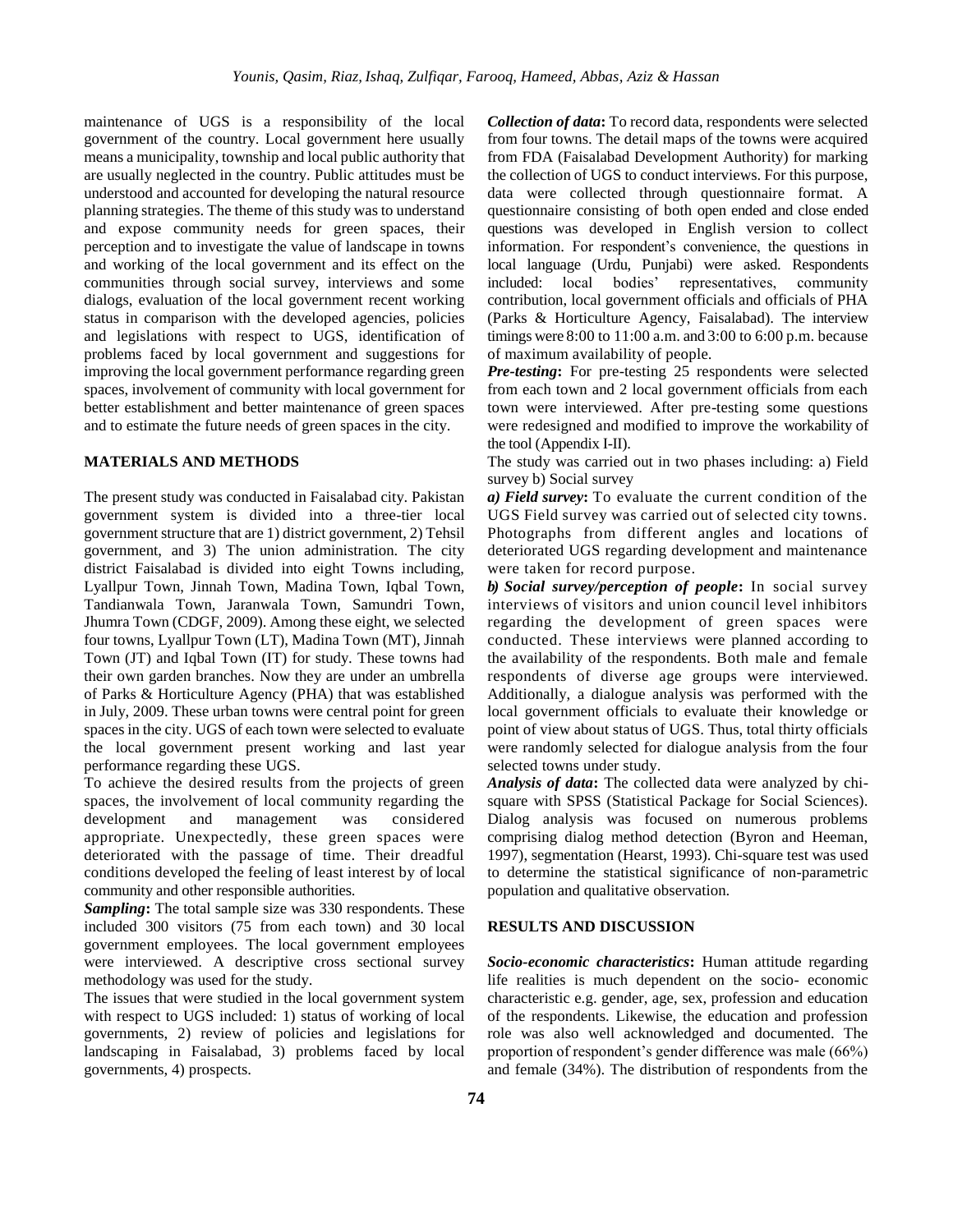four selected town areas including: "IT" (male 78.7% and female 21.3%), "JT" (male 45.3% and female 54.7%), "LT" (male 78.7% and female 21.3%) and "MT" (males 61.3% and female 38.7%) as shown in Table 1. A significant relationship among the views and observations of teen-agers and other age groups was noted. Among all respondents regarding age,

| Gender                | <b>Total</b>             |                         |                          |                          |                  |
|-----------------------|--------------------------|-------------------------|--------------------------|--------------------------|------------------|
|                       | IT                       | J <sub>T</sub>          | <b>Towns</b><br>LT       | MT                       |                  |
| Male                  | 59                       | 34                      | 59                       | 46                       | 198              |
| %age                  | 78.7                     | 45.3                    | 78.7                     | 61.3                     | 66.0             |
| Female                | 16                       | 41                      | 16                       | 29                       | 102              |
| %age                  | 21.3                     | 54.7                    | 21.3                     | 38.7                     | 34.0             |
| Total                 | 75                       | 75                      | 75                       | 75                       | 300              |
| %age                  | 100.0                    | 100.0                   | 100.0                    | 100.0                    | 100.0            |
|                       |                          | <b>Profession</b>       |                          |                          |                  |
| <b>Business</b>       | $\mathfrak{Z}$           |                         | 1                        | $\,$ 8 $\,$              | 12               |
| $\%$ age              | 4.0                      | $\overline{a}$          | 1.3                      | 10.7                     | 4.0              |
| Doctor                | 5                        | $\,$ 8 $\,$             | 3                        | $\overline{\phantom{a}}$ | 16               |
| %age                  | 6.7                      | 10.7                    | 4.0                      |                          | 5.3              |
| Govt. Job             | 15                       | $\tau$                  | 3                        |                          | 25               |
| $\%$ age              | 20.0                     | 9.3                     | 4.0                      |                          | 8.3              |
| Labor                 | $\,8\,$                  | $\overline{a}$          | 1                        |                          | $\overline{9}$   |
| %age                  | 10.7                     |                         | 1.3                      |                          | 3.0              |
| Pvt. Job              | 1                        |                         | 17                       | 3                        | 21               |
| %age                  | 1.3                      |                         | 22.7                     | 4.0                      | 7.0              |
| Housewives            | $\mathbf{1}$             |                         | $\mathbf{1}$             | 8                        | 10               |
| %age                  | 1.3                      |                         | 1.3                      | 10.7                     | 3.3              |
| Student               | 17                       | 30                      | 38                       | 50                       | 135              |
| %age                  | 22.7                     | 40.0                    | 50.7                     | 66.7                     | 45.0             |
| Teaching              | 25                       | 25                      | 5                        | 6                        | 61               |
| %age                  | 33.3                     | 33.3                    | 6.7                      | 8.0                      | 20.3             |
| Any other             | $\overline{\phantom{a}}$ | 5                       | 6                        | $\overline{\phantom{a}}$ | 11               |
| %age                  | $\overline{a}$           | 6.7                     | 8.0                      | $\overline{\phantom{a}}$ | 3.7              |
|                       |                          | <b>Education</b>        |                          |                          |                  |
| Illiterate            | $\mathbf{9}$             |                         |                          |                          | $\boldsymbol{9}$ |
| %age                  | 12.0                     |                         | $\overline{\phantom{a}}$ |                          | 3.0              |
| Primary-Middle        | $\overline{\phantom{0}}$ |                         | 5                        | 12                       | 17               |
| %age                  | $\overline{\phantom{a}}$ |                         | 6.7                      | 16.0                     | 5.7              |
| Matriculation         | $\mathbf{1}$             | 4                       | 9                        | $\overline{4}$           | 18               |
| %age                  | 1.3                      | 5.3                     | 12.0                     | 5.3                      | 6.0              |
| College               | $10\,$                   | 5                       | 22                       | 25                       | 62               |
| %age                  | 13.3                     | 6.7                     | 29.3                     | 33.3                     | 20.7             |
| Higher education %age | 55                       | 66                      | 39                       | 34                       | 194              |
|                       | 73.3                     | 88.0                    | 52.0                     | 45.3                     | 64.7             |
| Below 18              | $\sqrt{2}$               | Age category (in years) | 9                        | $\,8\,$                  | 19               |
|                       | 2.7                      |                         | 12.0                     | 10.7                     | 6.3              |
|                       | 17                       | 45                      | 33                       | 45                       | 140              |
| $\%$ age              | 22.7                     | 60.0                    | 44.0                     | 60.0                     | 46.7             |
| $26 - 35$             | 3                        | 14                      | 22                       | 8                        | 47               |
| %age                  | 4.0                      | 18.7                    | 29.3                     | 10.7                     | 15.7             |
| $36 - 45$             | $25\,$                   | 6                       | 3                        | 12                       | 46               |
| %age                  | 33.3                     | 8.0                     | 4.0                      | 16.0                     | 15.3             |
| Above 45              | $28\,$                   | 10                      | 8                        | 2                        | $\sqrt{48}$      |
| %age                  | 37.3                     | 13.3                    | 10.7                     | 2.7                      | 16.0             |
|                       |                          | <b>Mode of Travel</b>   |                          |                          |                  |
| By Car                | 34                       | 36                      | 9                        | 46                       | 125              |
|                       | 45.3%                    | 48.0%                   | 12.0%                    | 61.3%                    | 41.7%            |
| By Motor Bike         | 25                       | 17                      | 43                       | 15                       | 100              |
|                       | 33.3%                    | 22.7%                   | 57.3%                    | 20.0%                    | 33.3%            |
| Cycle                 | 12                       | 3                       | 7                        |                          | $22\,$           |
|                       | 16.0%                    | 4.0%                    | 9.3%                     |                          | 7.3%             |
| Walk                  | 4                        | 19                      | 8                        | $12\,$                   | 43               |
|                       | 5.3%                     | 25.3%                   | 10.7%                    | 16.0%                    | 14.3%            |
| All above type        |                          |                         | 8                        | 2                        | 10               |
|                       |                          |                         | 10.7%                    | 2.7%                     | 3.3%             |

**Table 1. Demographic characteristics of respondents in various towns of Faisalabad.**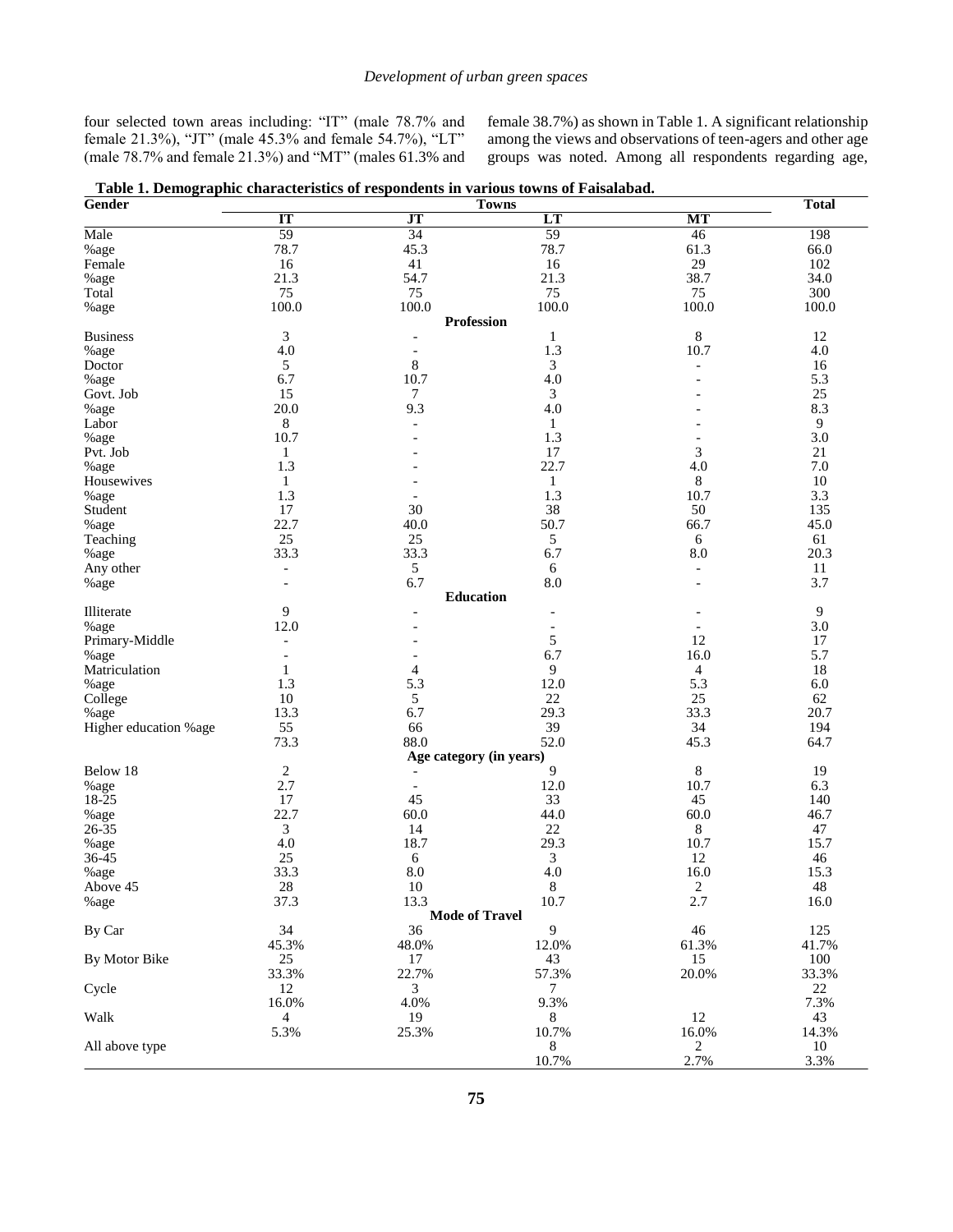6.3% (< 18 years), 46.7% (18-25 years), 15.7% of (26-35 years),  $15.3\%$  (36-45% years) and remaining  $16\%$  ( $> 45$ years) (Table 1). Results with respect to education level of the respondents showed: (illiterate, 3%), (highly educated, 64.7%), (Primary-middle education, 5.7%), (matriculation, 6%) and (college level education 20.7%). The distribution regarding profession showed that the proportion of respondents in different business are: business (4%), doctors (5.3%), government employees (8.3%), labor (3%), private job holder (7%), house ladies (3.3 %), students (45%), teaching profession (20.3%) and others (3.7%). The results regarding respondents' mode of travelling towards green spaces is given in Table 1. They were classified according to vehicle (car, motorbike, cycle etc.) along with walk to green spaces. The source of travelling by vehicles was: car (41.7%), motorbike (33.3%), bicycle (7.3%), "by all means" (3.3%). On the other hand, proportion of respondents that used to visit UGS by walk is 14.3%. The maximum traveling source towards UGS was car while minimum was "by all means". Travelling source comparison of four selected towns for UGS visit revealed that among all maximum car usage to visit UGS was found in (MT, 61.3%) followed by (JT, 48%) and (IT, 45.3%) while minimum was noted in (LT, 12%). Comparison among selected towns regarding motorbike usage for visit to UGS showed maximum in (LT, 57.3%), that was followed by (IT, 33.3%) and (JT, 22.7%) while minimum bike usage was noted in (MT, 20%) (Table 1).

In case of walk, maximum proportion was noted in "JT" (25.3%) while minimum in "IT" (5.3%) whereas "MT" and "LT", 16.7% and 10.7% respectively. Comparison among towns regarding visit to UGS by using all the means showed maximum in (LT, 10.7%) followed by (MT, 2.7%) while it was noted minimum in both "JT, IT" (0%). The difference among vehicle source usage may be due to the occupation type and livelihood. Visitor's classification regarding visits to UGS was done according to daily, weekly or monthly basis. Results showed maximum frequency in daily bases visits (92.3%) followed by twice a week (3%) and weekly (2.7%) basis while minimum visit frequency was noted in monthly

bases (2%). Response regarding frequency of visit to UGS among selected towns showed maximum trend in "IT" (96%) followed by "JT" (93.3%) and "MT" (92%) while minimum in "LT" (88%) frequency on daily basis. On twice a week basis it found maximum in "LT" (5.3%) followed by "MT"  $(4\%)$  and "IT"  $(2.7\%)$  while noted minimum in "JT"  $(0\%)$ . On weekly basis, the response regarding UGS visit frequency was maximum in "LT" 4%, "MT" 2.7%, "JT" 2.7 %, "IT" 1.3%. On monthly basis, the trend among towns regarding "UGS" visit frequency was found as: "JT" 4%, "LT" 2.7%, "MT" 1.3%, "IT" 0%.

*Opinion of respondents about the presence of green spaces in vicinity of their residence***:** Respondents were asked regarding availability of UGS in their vicinity. Among them majority (68.7%) were agreed regarding presence of UGS while remaining (31.3%) told about non-availability of UGS in their vicinity (Table 2). Results regarding comparison among selected towns for availability of UGS under study showed that the maximum availability response was noted in found "IT" (74.7%) while minimum in "JT" (61.3%). "LT" and "MT" showed 66.7% and 72% response regarding presence of UGS. Contrary to this, the respondents that told about non-availability of UGS in their vicinity were maximum found in "JT" (38.7%) followed by "LT" (33.3%) and "MT" (28%) while minimum from "IT" (25.3%) (Table 2). Presence of well-managed green spaces and parks can link residential zones with business, commercial and leisure developments which can improve the attractiveness and accessibility to local amenities and employment centers (Younis *et al*., 2002; Younis *et al*., 2008).

*Perception of respondents about liking the presence of green spaces near living areas***:** Respondents were inquired about their personal preference regarding the presence UGS near their vicinity. Results showed that the maximum respondents (93.3%) told positive response towards UGS presence while only (6.7%) showed negative response. Comparison among town regarding this point of views showed maximum positive response from "MT" (98.7%) followed by "LT" 93.3% and "IT" (93.3%) while minimum

| .<br><b>Response</b> |             |              |             |             |              |
|----------------------|-------------|--------------|-------------|-------------|--------------|
|                      | П           |              | LТ          | MТ          | <b>Total</b> |
| Yes                  | 56 (74.7%)  | $46(61.3\%)$ | 50 (66.7%)  | 54 (72.0%)  | 206 (68.7%)  |
| N <sub>0</sub>       | 19 (25.3%)  | 29 (38.7%)   | 25 (33.3%)  | 21 (28.0%)  | 94 (31.3%)   |
| Total                | 75 (100.0%) | 75 (100.0%)  | 75 (100.0%) | 75 (100.0%) | 300 (100.0%) |

**Table 2. Distribution of the respondents according to have any green space/landscaped area in vicinity of their residence.**

| Likeness of "UGS" in | <b>Total</b> |             |             |             |              |
|----------------------|--------------|-------------|-------------|-------------|--------------|
| vicinity             |              |             | г т         | MТ          |              |
| Yes                  | 70 (93.3%)   | 66 (88.0%)  | 70 (93.3%)  | 74 (98.7%)  | 280 (93.3%)  |
| N <sub>0</sub>       | $5(6.7\%)$   | $9(12.0\%)$ | $5(6.7\%)$  | 1 (1.3%)    | $20(6.7\%)$  |
| Total                | 75 (100.0%)  | 75 (100.0%) | 75 (100.0%) | 75 (100.0%) | 300 (100.0%) |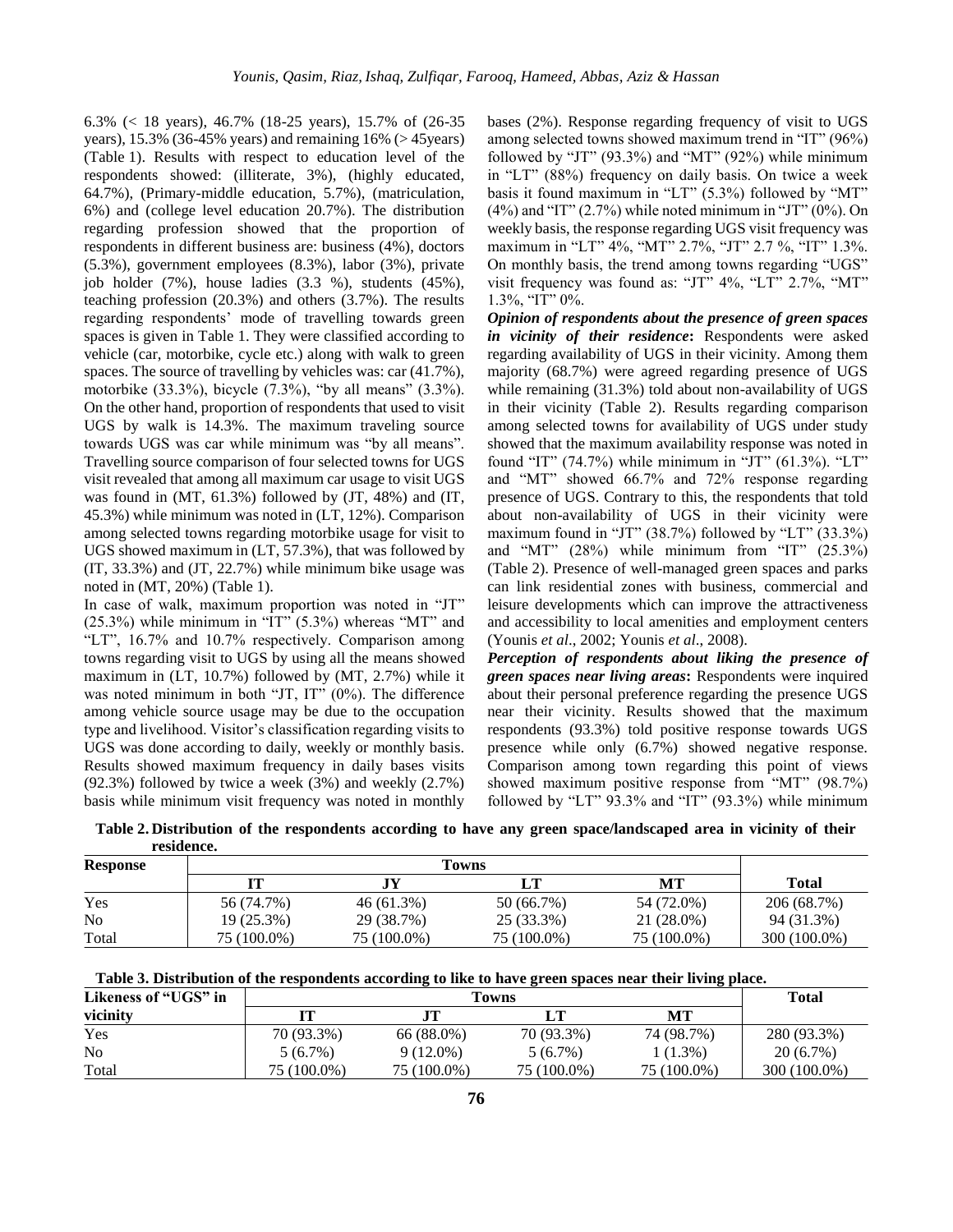response was noted from "JT" (88%) (Table 3). On the other hand, the respondents that have negative point of view towards presence of UGS in their vicinity are: "JT" (12%), "LT" (6.7%), "IT" (6.7%) and "MT" (1.3%). Urban green spaces and parks are integral part of any urban setting and these contribute essential role in delivering quality environment to city dwellers and these proved to be the most cost effective tool for improving and sustaining the quality life in urban areas (Riaz *et al.,* 2002). Green structures also offer numerous opportunities and prospects for the education and encouragement of responsible, productive and healthy citizen (Riaz *et al.,* 2010).

*Satisfaction level of the respondents with the present conditions of the green spaces in their area***:** Results regarding the satisfaction level with the overall current landscape condition of available "UGS" (as agreed or disagreed) depict that 80.3% were showed not satisfied (disagree) while 19.7% of the respondents showed satisfaction (agree) (Table 4). Likewise, difference in four selected areas regarding satisfaction showed that maximum satisfaction (Agreed) with respect to the current condition was noted in "IT" (33.3%) followed by "LT" and "MT", 17.3%, 14.7% respectively). Satisfaction of respondents was found minimum in "JT" (13.3%). Contrary to this, unsatisfied respondents regarding current condition of the UGS in their area were as: "JT" (86.7%), "MT" (85.3%), "LT" (82.7%) and "IT" (66.7%). Well planned and managed green spaces improve the social relationship, neighborliness and friendships among neighbors (Denman *et al*., 2012). Well planned landscape areas attract larger group of people of varied ages and offer various opportunities for social interaction, improved social functioning, and social events (Younis *et al*., 2002). Poorly managed green spaces cannot attract visitors as they may feel unsafe and insecure in such green spaces (Iqbal *et al*., 2003). Similarly, the sentiments about the unmanaged UGS also affect their visit.

*Opinion of unsatisfied respondents about problems they feel***:** Among all respondents, 80.3% depicted the nonsatisfied attitude towards the current situation of UGS. Results showed that 19.3% of the respondents pointed out management problems, 12.3% declared developmental problems, 20.7% revealed daily maintenance problems, 2.7% stated traffic problems and only 3% specified damage to public property (Table 5). Contrary to this, 19.7% disagreed with the stated problems and they identified other reasons for the UGS current condition in accordance with Sjoman *et al*. (2012) who reported transportation the source of pollution and major threat for vegetation in urban areas. Results were also compared among all town respondents. The respondents who reported the possible management problem for the current condition of UGS belongs to different areas under study: "IT" (22.7%), "JT" (18.7%) "LT" (21.3%) and "MT" (14.7%). The proportion of respondents who identified developmental problems as the cause for the current condition of UGS were: "IT" (0%), "JT" (6.7%), "LT" (20%), "MT" (22.7%). While the proportion of those who claimed maintenance problems as a cause of current conditions were: "IT" (24%), "JT" (22.7%), "LT" (9.3%), and "MT" (26.7). The respondents that claimed traffic problems as the possible cause for the present condition of the UGS were as: "IT" (1.3%), "JT" (6.7%), "LT" (1.3%), and "MT" (1.3%). Deforestation and over population is becoming a great concern regarding environmental deterioration (Brack, 2002). High population growth and indiscriminate exploitation of

**Table 4. Distribution of the respondents according to their satisfaction with present condition of green spaces in their area.**

| <b>Response</b> |             | Total        |             |             |              |
|-----------------|-------------|--------------|-------------|-------------|--------------|
|                 |             |              |             | MТ          |              |
| Yes             | 25 (33.3%)  | $10(13.3\%)$ | 13 (17.3%)  | 11 (14.7%)  | 59 (19.7%)   |
| N <sub>o</sub>  | 50 (66.7%)  | 65 (86.7%)   | 62 (82.7%)  | 64 (85.3%)  | 241 (80.3%)  |
| Total           | 75 (100.0%) | 75 (100.0%)  | 75 (100.0%) | 75 (100.0%) | 300 (100.0%) |

| Kind of problems          |             | <b>Total</b> |              |             |              |
|---------------------------|-------------|--------------|--------------|-------------|--------------|
|                           | TТ          | JT           | LT           | MТ          |              |
| Management                | 17(22.7%)   | 14 (18.7%)   | 16(21.3%)    | 11 (14.7%)  | 58 (19.3%)   |
| Development               | ---         | $5(6.7\%)$   | $15(20.0\%)$ | 17(22.7%)   | $37(12.3\%)$ |
| Daily maintenance         | 18 (24.0%)  | 17 (22.7%)   | $7(9.3\%)$   | 20(26.7%)   | 62(20.7%)    |
| Traffic problem           | $1(1.3\%)$  | $5(6.7\%)$   | $1(1.3\%)$   | $1(1.3\%)$  | $8(2.7\%)$   |
| Damage to public property | $1(1.3\%)$  | $3(4.0\%)$   | $3(4.0\%)$   | 2(2.7%)     | $9(3.0\%)$   |
| All above                 | 13 (17.3%)  | 21 (28.0%)   | 20(26.7%)    | 13 (17.3%)  | 67(22.3%)    |
| NA (Satisfied)            | 25 (33.3%)  | $10(13.3\%)$ | 13 (17.3%)   | 11 (14.7%)  | 59 (19.7%)   |
| Total                     | 75 (100.0%) | 75 (100.0%)  | 75 (100.0%)  | 75 (100.0%) | 300 (100.0%) |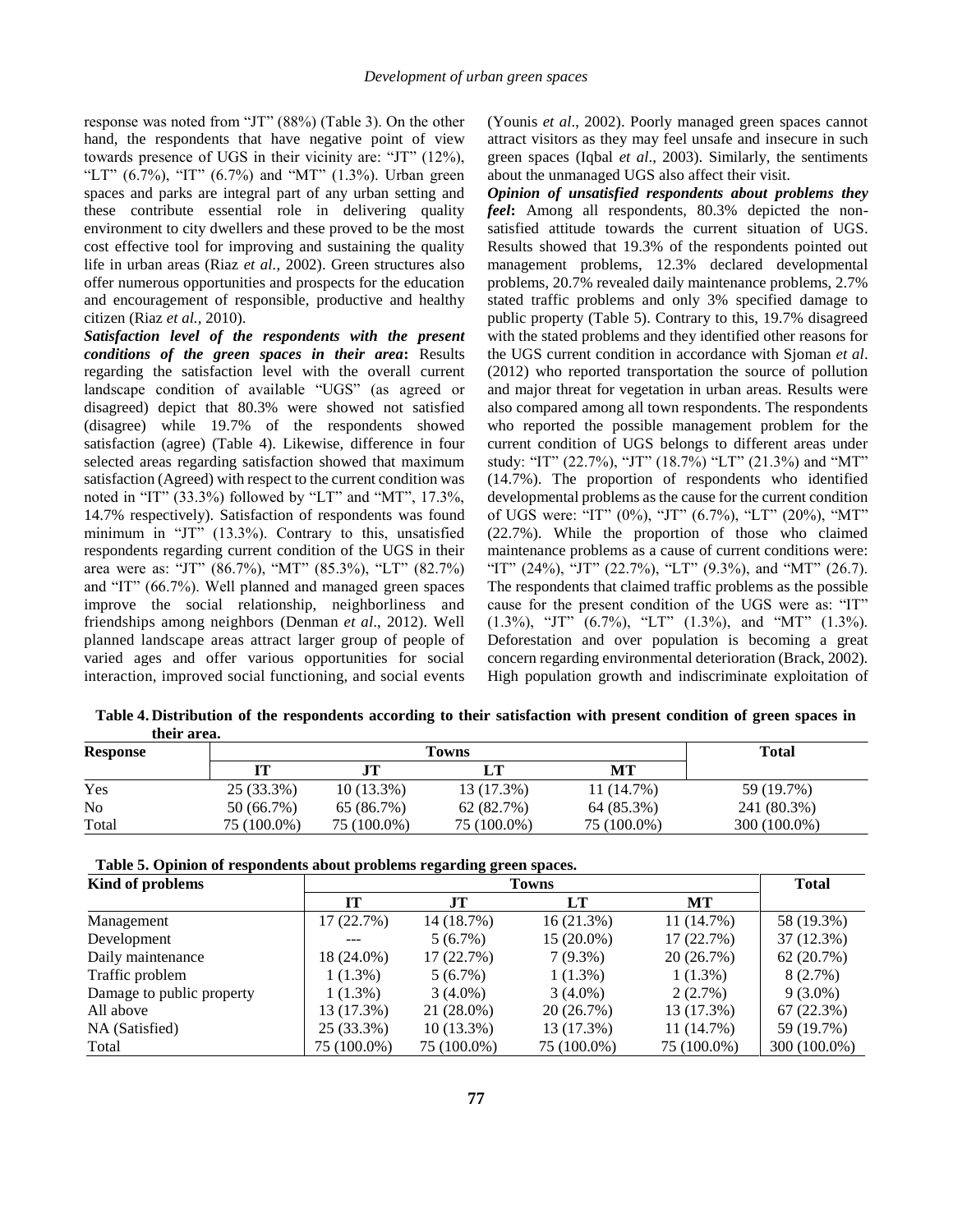natural non-renewable resources had caused environmental degradation in urban areas (Nowak, 1999; Nowak *et al*., 2010). Plants mortality were observed between 20-40% for various plant species due to, vandalism, high urban heat, traffic carbon emissions, drought, saline water and poor management are the main reasons of plant mortality (Miller and William, 1991; Younis *et al*., 2002; Roman and Scatena, 2011). The respondents who were in the opinion of public property problems were: identified by respondents "JT" (4%), "LT"  $(4\%)$ , "MT"  $(2.7\%)$  and "IT"  $(1.3\%)$ . The respondents who were agree with all the above-mentioned problem categories were of: "IT" (17.3%), "JT" (28%), "LT" (26.7%), and "MT" (17.3%). The respondents who were not agree with the described problems but they claimed for other unknown problems were of: "IT" (33.3%), "LT" (17.3%), "MT"  $(14.7\%)$  and "JT"  $(13.3\%).$ 

*People's perception about the responsibility for the problems***:** The respondents were questioned about the responsible body for the deteriorating condition of UGS. They were provided with the options for selecting their own choice including: a) government b) local government c) local community d) all above. The respondents' percentage regarding the different given choices for the responsibility of current bad situation of the UGS were as: local government (38%), local community (20%), government (21.3%), combination of all the three factors (20.7%) (Table 6). The responsibility claimed to government by respondents from four selected town were as: (IT, 16%), (JT, 29.3%), (LT, 16%), (MT, 24%). In case of accountability requested to local government were as: (IT, 49.3%), (JT, 37.3%), (LT, 22.7%), (MT, 42.7%). In case of charge claimed to local community from different towns were as: "IT" (20%), "JT" (14.7%), "LT"  $(33.3\%)$ , "MT"  $(12\%)$ . According to survey done by Younis *et al*, (2008) it was found that 7-8% of respondents considered that it is the responsibility of various NGO's to develop green spaces and parks while 5% and 4% assumed

general public and neighborhood community are responsible for its development respectively. Whereas, majority of respondents considered local government responsibility for the establishment of green spaces.

*Opinion of the respondent that agencies can play their role to improve problems***:** To evaluate the respondent's perception regarding agencies role for the improvement of UGS, they were enquired regarding their opinions (Table 7). Their opinion was graded as developmental and maintenance approach to cater the problems. Additionally, it was sectioned into three categories i.e. local government, local community and others. The results revealed that 77.3% respondent's opinion were towards developmental approach regarding problem solving improvement, while 22.7% were disagreed to it. The 38.3% respondents were agreed towards maintenance approach for problem solution and their improvement while 61.7% disagreed to it. Younis *et al.* (2008) concluded that for sustainable development of urban green spaces it is important to clearly describe a wellunderstood and inter-connected supervision regime and to fix the tasks and liabilities at all management level. Without solid management plan and without community involvement it is impossible to establish green spaces or any other environmental management initiatives in urban areas.

*Opinion of the respondent to their awareness about involvement of any government body***:** To evaluate respondent's awareness about government body with respect to its responsibility for development and maintenance of UGS, green spaces, respondents were asked. Results showed that 41.7% respondents were well-aware regarding the responsible government officials whereas 58.3% respondents disagree to it (Table 8). The results regarding proportion of respondents who were aware about the responsible government officials revealed as: "IT" (49.3%), "JT" (32%), "LT" (56%), and "MT" (29.3%). While the proportion of

| Table 6. Perception of the respondents about responsibility of problems in greenspaces. |                   |                    |                      |                    |              |  |  |  |
|-----------------------------------------------------------------------------------------|-------------------|--------------------|----------------------|--------------------|--------------|--|--|--|
| <b>Responsible</b>                                                                      |                   | <b>Towns</b>       |                      |                    |              |  |  |  |
|                                                                                         | <b>Igbal Town</b> | <b>Jinnah Town</b> | <b>Lyallpur Town</b> | <b>Madina Town</b> |              |  |  |  |
| Government                                                                              | $12(16.0\%)$      | $22(29.3\%)$       | $12(16.0\%)$         | 18 (24.0%)         | 64 (21.3%)   |  |  |  |
| Local government                                                                        | 37 (49.3%)        | 28 (37.3%)         | 17(22.7%)            | 32 (42.7%)         | 114 (38.0%)  |  |  |  |
| Local community                                                                         | $15(20.0\%)$      | 11 (14.7%)         | 25 (33.3%)           | $9(12.0\%)$        | $60(20.0\%)$ |  |  |  |
| All above                                                                               | 11 (14.7%)        | 14 (18.7%)         | 21 (28.0%)           | 16(21.3%)          | 62(20.7%)    |  |  |  |
| Total                                                                                   | 75 (100.0%)       | 75 (100.0%)        | 75 (100.0%)          | 75 (100.0%)        | 300 (100.0%) |  |  |  |

**Table 6. Perception of the respondents about responsibility of problems in greenspaces.**

**Table 7. Perception of the respondents about agencies role to improve these problems.**

| Organization     |       |         | <b>Development</b> |         | <b>Maintenance</b> |            |       |             |
|------------------|-------|---------|--------------------|---------|--------------------|------------|-------|-------------|
|                  |       | Yes     |                    | No      |                    | <b>Yes</b> |       | No          |
|                  | Freq. | $%$ age | Frea.              | $%$ age | Freq.              | $%$ age    | Freq. | <b>%age</b> |
| Local government | 232   | 77.3    | 68                 | 22.7    | . 15               | 38.3       | 185   | 61.7        |
| Local community  | 72    | 24.0    | 228                | 76.0    | 195                | 65.0       | 105   | 35.0        |
| Others           | 16    | 5.3     | 284                | 94.7    |                    | 5.7        | 283   | 94.7        |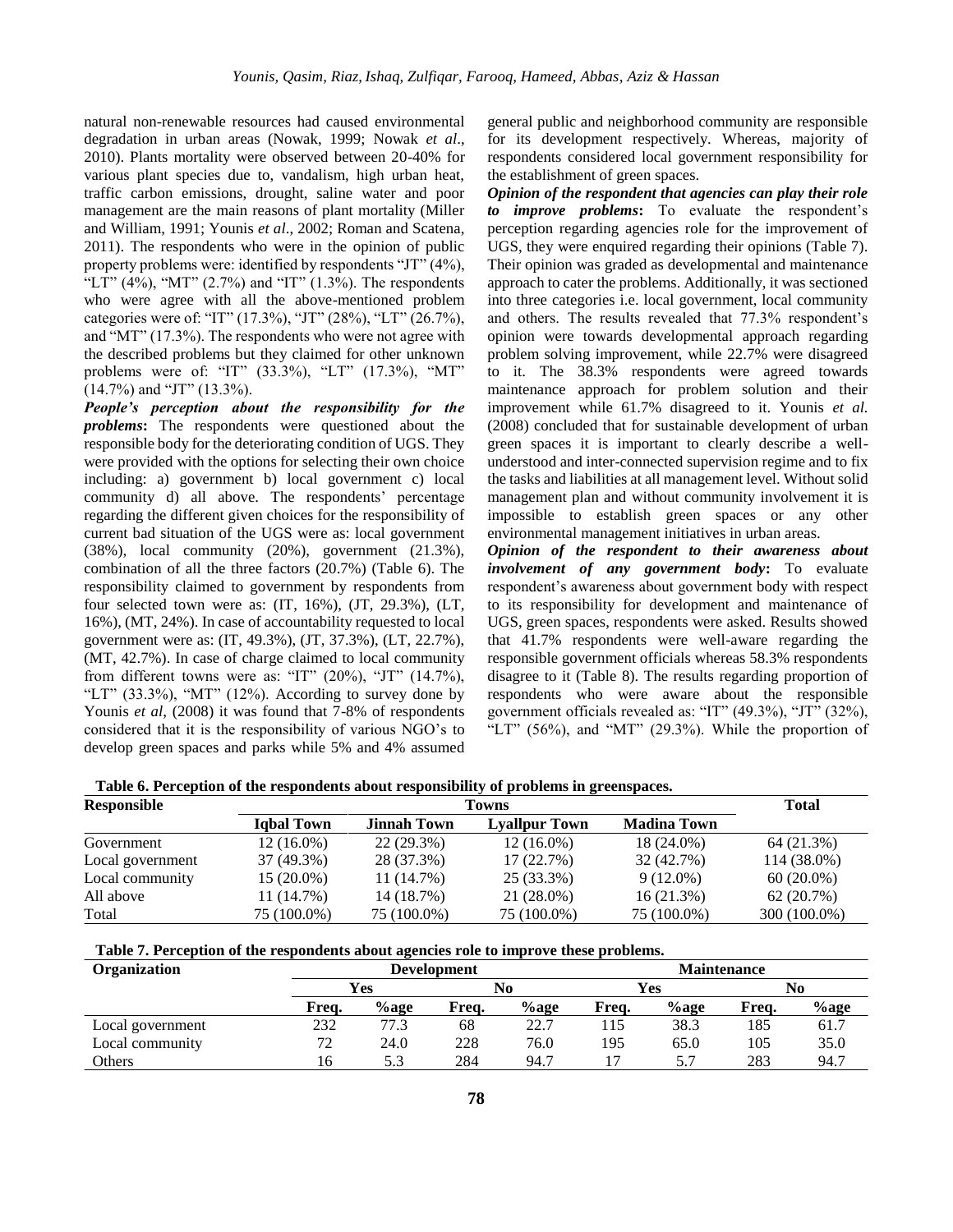those who were unaware 50.7% "IT", 68% "JT", "LT" 44%, and 70.7% "MT".

The well-aware respondents were further categorized into six categories with respect to their perception about their role that were: FDA, TMA, Local Government, Horticulture authority, PHA & FDA, and NA (No opinion). Results revealed the maximum opinion regarding FDA (13%) and minimum indication PHA 2% followed by local Government (12.7%), FDA (10.3%), PHA (10.3%) and TMA (3.7%). Results from four selected towns regarding indication of organization to FDA showed (IT 9.3%), (JT, 9.3%), (LT, 30.7%), (MT, 2.7%) (Table 9). In case of indication of organization to PHA, "IT" (0%), "JT" (4%), "LT" (0%), "MT" (4%). In case of indication of organization to Local government, (IT, 34.7%), (JT, 6.7%), (LT, 0%), (MT, 9.3%). In case of indication of organization to both PHA & FDA, "IT" 5.3%, "JT" 12%, "LT" 13.3%, "MT" 10.7%. In case of indication of organization to TMA, "IT" 0%, "JT" 0%, "LT" 12%, "MT" 2.7%. Contrary to all above organization, some respondents showed unawareness regarding the responsibility of problems, (IT, 50.7%), (JT, 68%), (LT, 44%), (MT, 70.7%). *Opinion of the respondent about the improvement of green spaces***:** Respondents observation results with respect to the

upgrading of UGS from past revealed that 65% respondents were unaware regarding any improvement made till present, whereas, only 35% respondents agreed about the improvement made in the past. The proportion of well-aware respondents from four selected towns were as "IT" 45.3%, "JT" 16%, "LT" 53.3%, "MT" 25.3%, while the proportion of unaware respondents were as: "IT" 54.7%, "JT" 84%, "LT" 46.7%, "MT" 74.7% (Table 10).

The respondents were enquired about possible impacts of UGS on the surroundings directly or indirectly. The maximum respondents (43%) voted for area beautification while minimum 1% selected the option "encroachment"

control". Similarly, other possible impacts of UGS on the surroundings were: pollution control (15%), attitude improvement (8.3%), increase property value (4.3%), beautification, and other benefits (2.3%).

The proportion of respondents who pointed that UGS added beautification in their vicinities were as "JT" (17.3%), "LT" (60%), "IT" (49.3%), "MT" (45.3%). The respondents those suggested pollution control were: (IT, 13.3%), (JT, 18.7%), (LT, 22.7%), (MT, 5.3%). Respondents those suggested encroachment control through the presence of UGS were as "IT" 0%, "JT" 0%, "LT" 0%, "MT" 4%. In case of the respondents who suggested attitude improvement through "UGS" were as  $(IT) 0\%$ ,  $(JT) 4\%$ ,  $(LT) 8\%$ , and  $(MT) 21.3\%$ . Similarly, the respondents who suggested improvement in property value by the presence of UGS were as: (IT, 9.3%),  $(T, 0\%)$ ,  $(LT, 5.3\%)$ , and  $(MT, 2.7\%$ . The respondents who suggested both beautification and pollution control through the presence of UGS were as: (IT) 20%, (JT) 0%, (LT) 5.3%, (MT) 4%. The respondents those suggested the other possible impacts of UGS on the surroundings were as: (IT) 0%, (JT) 0%, (LT) 0%, (MT) 9.3%. The respondents who suggested all mentioned benefits were as: (IT) 32%, (JT) 17.3%, (LT) 9.3%, (MT) 5.3%. The respondents whose suggestion was nothing regarding the impact of UGS on the surroundings were as: (IT, 8%), (JT, 0%), (LT, 0%), (MT, 2.7%) (Table 11). Parks and green spaces serve as significant buffer zone between urban development and natural habitats these lead to in protecting water reservoirs, sheltering plants and wildlife, offer frivolous opportunities (Senanayake *et al*., 2013). Provision of urban green structures provide amenity and recreational activities, favorable micro climate, pollution control and urban restoration (Hussain *et al*., 2010.).

*Opinion of respondents about such developments made with community participation***:** The respondents were asked about community involvement for the betterment of the UGS.

| <b>Responsible body</b> |             | <b>Towns</b> |              |             |              |  |  |
|-------------------------|-------------|--------------|--------------|-------------|--------------|--|--|
|                         | IТ          | .IT          | LT           | <b>MT</b>   |              |  |  |
| <b>FDA</b>              | $7(9.3\%)$  | $7(9.3\%)$   | 23 (30.7%)   | 2(2.7%)     | 39 (13.0%)   |  |  |
| Horticulture authority  |             | $3(4.0\%)$   |              | $3(4.0\%)$  | $6(2.0\%)$   |  |  |
| Local Govt.             | 26 (34.7%)  | $5(6.7\%)$   |              | $7(9.3\%)$  | 38 (12.7%)   |  |  |
| PHS&FDA                 | $4(5.3\%)$  | $9(12.0\%)$  | $10(13.3\%)$ | $8(10.7\%)$ | 31 (10.3%)   |  |  |
| <b>TMA</b>              |             |              | $9(12.0\%)$  | 2(2.7%)     | $11(3.7\%)$  |  |  |
| No (NA)                 | 38 (50.7%)  | 51 (68.0%)   | 33 (44.0%)   | 53 (70.7%)  | 175 (58.3%)  |  |  |
| Total                   | 75 (100.0%) | 75 (100.0%)  | 75 (100.0%)  | 75 (100.0%) | 300 (100.0%) |  |  |

**Table 9. Respondent's perception who should be responsible for development and maintenance of green spaces.**

| Table 10. Respondent's awareness about the improvement of green spaces. |  |  |
|-------------------------------------------------------------------------|--|--|
|-------------------------------------------------------------------------|--|--|

| <b>Awareness response</b> |             | <b>Total</b> |             |             |               |
|---------------------------|-------------|--------------|-------------|-------------|---------------|
|                           |             |              |             | MТ          |               |
| Yes                       | 34 (45.3%)  | $12(16.0\%)$ | 40 (53.3%)  | 19 (25.3%)  | $105(35.0\%)$ |
| No                        | 41 (54.7%)  | 63 (84.0%)   | 35 (46.7%)  | 56 (74.7%)  | 195 (65.0%)   |
| Total                     | 75 (100.0%) | 75 (100.0%)  | 75 (100.0%) | 75 (100.0%) | 300 (100.0%)  |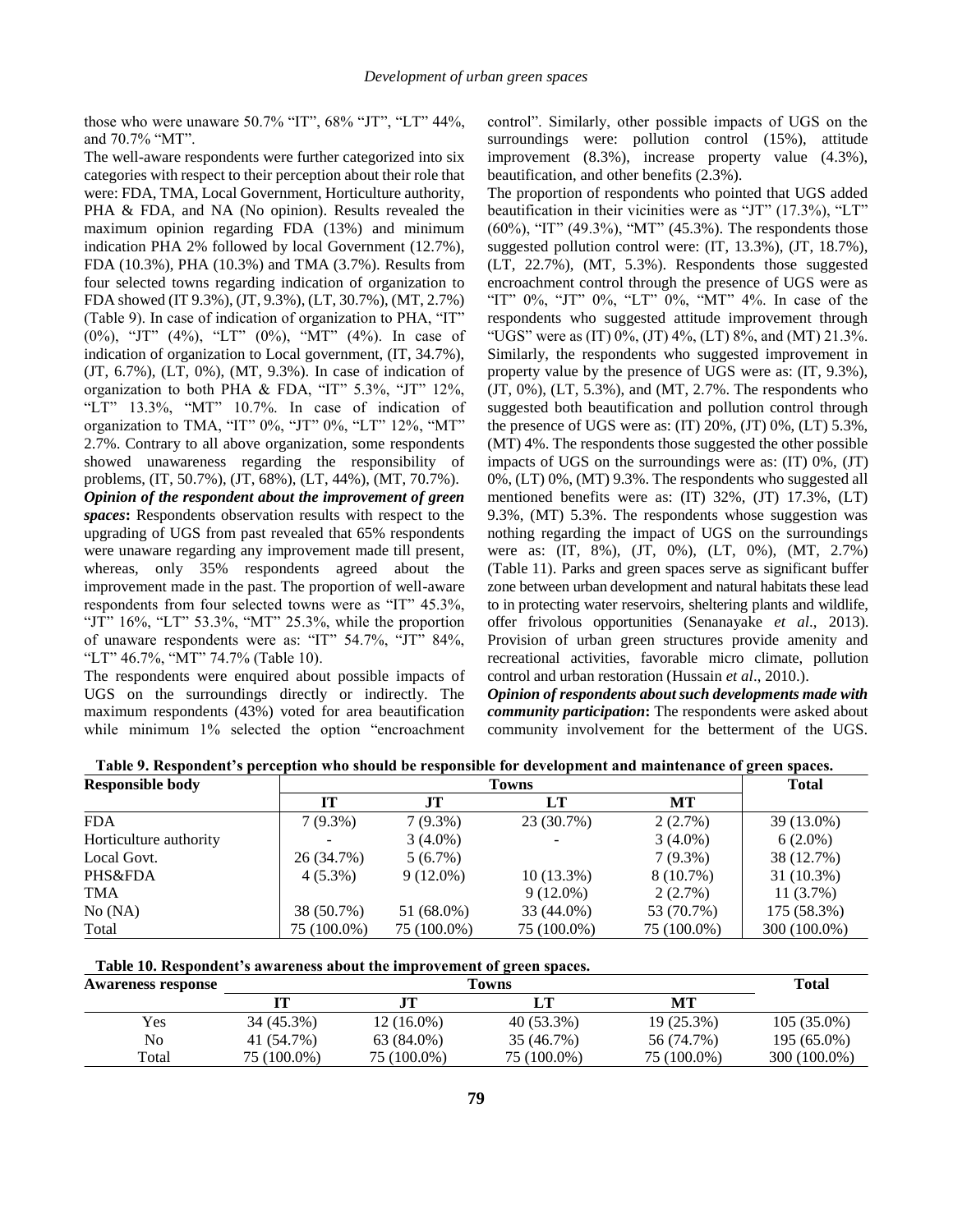| Opinion                    | <b>Towns</b> |              |             |              | Total        |
|----------------------------|--------------|--------------|-------------|--------------|--------------|
|                            | <b>IT</b>    | <b>JT</b>    | LT          | MT           |              |
| No opinion                 | $6(8.0\%)$   |              |             | 2(2.7%)      | 8(2.7%)      |
| Area beauty Enhancement    | 13 (17.3%)   | $45(60.0\%)$ | 37 (49.3%)  | 34 (45.3%)   | 129 (43.0%)  |
| Pollution control          | $10(13.3\%)$ | 14 (18.7%)   | 17(22.7%)   | $4(5.3\%)$   | 45 (15.0%)   |
| Encroachment control       |              |              |             | $3(4.0\%)$   | $3(1.0\%)$   |
| Attitude of people         |              | $3(4.0\%)$   | $6(8.0\%)$  | $16(21.3\%)$ | $25(8.3\%)$  |
| Property value enhancement | $7(9.3\%)$   |              | $4(5.3\%)$  | 2(2.7%)      | 13 (4.3%)    |
| Beauty & pollution control | 15 (20.0%)   |              | $4(5.3\%)$  | $3(4.0\%)$   | $22(7.3\%)$  |
| Others                     |              |              |             | $7(9.3\%)$   | $7(2.3\%)$   |
| All above                  | 24 (32.0%)   | 13 (17.3%)   | $7(9.3\%)$  | $4(5.3\%)$   | 48 (16.0%)   |
| Total                      | 75 (100.0%)  | 75 (100.0%)  | 75 (100.0%) | 75 (100.0%)  | 300 (100.0%) |

**Table 11. Opinion of the respondents about these improvements had any change on community surroundings.**

| Table 12. Opinion of the respondents about community participation in development of UGS. |  |  |
|-------------------------------------------------------------------------------------------|--|--|
|                                                                                           |  |  |

| <b>Response of</b> | Towns       |             |             | <b>Total</b> |              |
|--------------------|-------------|-------------|-------------|--------------|--------------|
| respondents        | П           |             | LT          | MТ           |              |
| No                 | 57 (76.0%)  | 58 (77.3%)  | 68 (90.7%)  | 57 (76.0%)   | 240 (80.0%)  |
| Yes                | 18 (24.0%)  | 17(22.7%)   | 7 (9.3%)    | 18 (24.0%)   | $60(20.0\%)$ |
| Total              | 75 (100.0%) | 75 (100.0%) | 75 (100.0%) | 75 (100.0%)  | 300 (100.0%) |

| Table 13. Distribution of the respondents according to their plant preferences in "UGS". |  |  |  |
|------------------------------------------------------------------------------------------|--|--|--|
|------------------------------------------------------------------------------------------|--|--|--|

| <b>Plants type</b> | <b>Towns</b> |             |              |              | <b>Total</b> |
|--------------------|--------------|-------------|--------------|--------------|--------------|
|                    |              |             | LT           | MТ           |              |
| Trees              | 43 (57.3%)   | 29 (38.7%)  | $30(40.0\%)$ | $8(10.7\%)$  | 110 (36.7%)  |
| <b>Shrubs</b>      | $9(12.0\%)$  | $4(05.3\%)$ | 19 (25.3%)   | $10(13.3\%)$ | 42 (14.0%)   |
| Flowering plants   | 47 (62.7%)   | 48 (64.0%)  | 51 (68.0%)   | $45(60.0\%)$ | 191 (63.7%)  |
| Seasonal           | $12(16.0\%)$ | $8(10.7\%)$ | $3(04.0\%)$  | 18 (24.0%)   | 41 (13.7%)   |
| Fruits             | $3(04.0\%)$  | 14 (18.7%)  | $8(10.7\%)$  | $3(04.0\%)$  | 28 (09.3%)   |

Results revealed 80% respondents were unaware of any development done with the participation of the community whereas only 20% were aware about it (Table 12). Community participation in the developing and maintaining of urban green spaces is vital (Younis *et al*., 2008). It is reported that the communities who showed substantial motivation in contributing green spaces and tree plantation are more sustainable compared with parks and green areas without community participation (Riaz *et al*., 2012a). Also, Sarwar (2002) reported community involvement willingness for the contribution of UGS development and improvement. The respondents who were well-aware regarding community participation from four selected areas were as: (IT) 24%, (JT) 22.7%, (LT) 9.3%, (MT) 24%. Dwyer (1995) reported positive impact of community participation in urban forestry projects for the improvement of the area environment. Similarly, without community involvement the environment improvement is quite difficult (Johnson, 2007). The respondents who were unaware regarding the community involvement for the betterment of UGS were as: (IT, 76%), (JT, 77.3%), (LT, 90.7%), (MT, 76%). A widespread community involvement program is a vibrant component of urban green spaces

initiative (Anon, 2012). It encourages local community to contribute in planting, care and maintenance of their surrounding green spaces that aids to promote positive attitudes and behavior towards urban greening (Van Herzele *et al*. 2005). Community involvement can expressed be in practical tree planting and its care but it should also let community to have role in wider policy matters.

*Opinion of the respondents about kind of plants which they like to have in green spaces***:** The respondents were enquired about their plant preferences in UGS. The maximum respondents (63.7%) wish for having flowering plants whereas only (9.3%) suggested fruit trees in UGS (Table 13). Similarly, respondent's preferences with respect to plant types were also enquired as trees (36.7%), shrubs (14%) and seasonal plantation (13.7%). Recently, landscape designers are mostly promoting naturalistic urban landscape approach by installing indigenous plant species. However, in contrary, European and North America countries, are recommending more balanced and sustainable strategy in selection of urban plants based on scientific principles (Johnston *et al*., 2012). Urban trees should be selected that offer the most appropriate economic, social and environmental benefits for urban dwellers. The planting of entirely native plant species in urban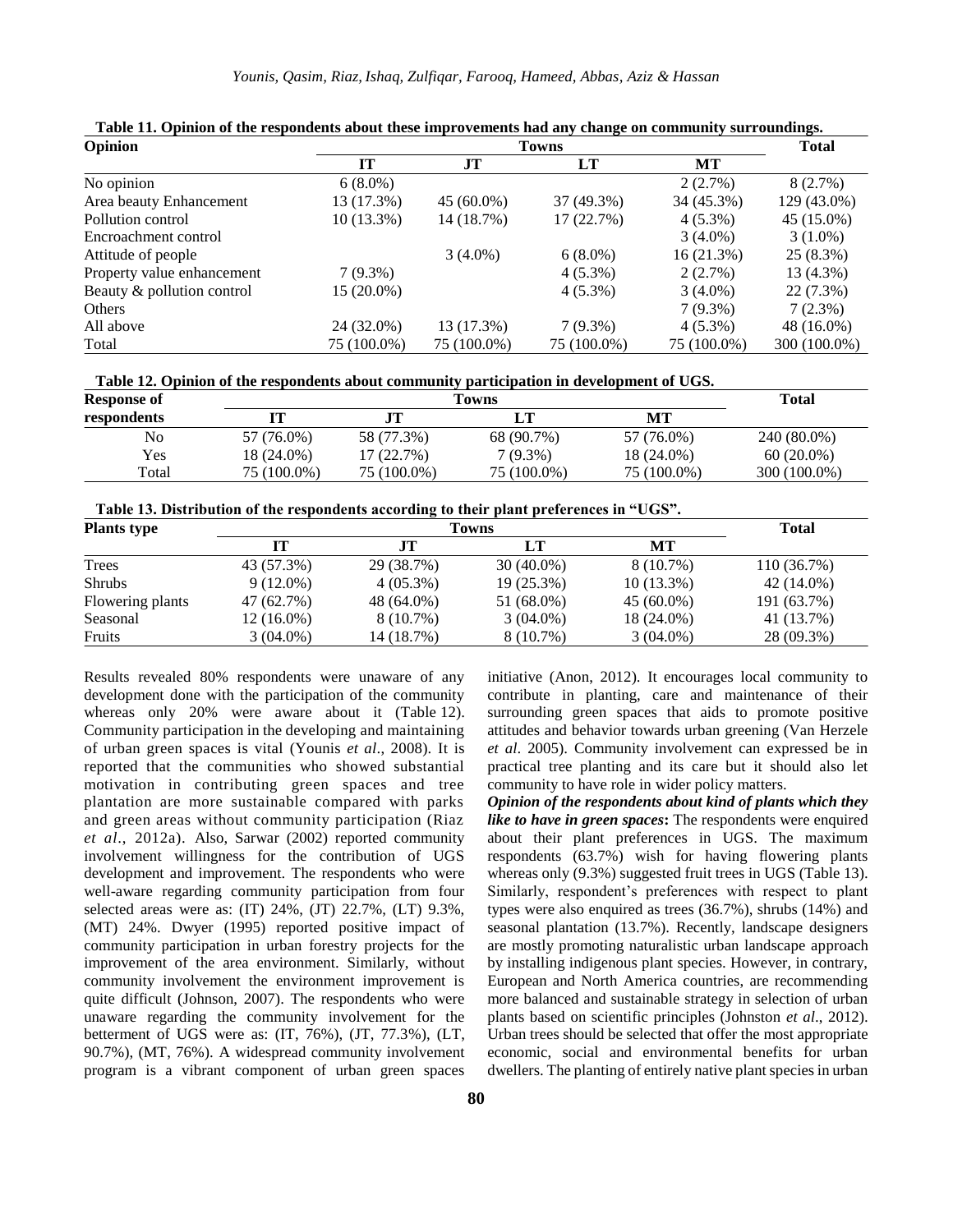setting can may limit that choice, particularly to meet the climate change challenge (Knox *et al*., 2008).

*Conclusions***:** For sustainable development of public parks and green spaces it is worth to consider the liking and disliking of local people during the planning process. The local government must support financial and advisory assistance to develop and maintain green spaces in slum areas. The government needs to encourage local resourceful personnel to develop green spaces targets within local communities. Additional research of such comparative analysis amongst other cities will be crucial to simplify Pakistani citizen's attitudes towards community involvement and management issues of UGS to balance urban sustainability. Nevertheless, the planning authorities need to develop a vision of role and value of urban green spaces and, resources should be targeted better. It is important that all community involvement programs should have balance in consultation, education, and practical participation approach. Otherwise the impact of planting campaigns will be limited.

#### **REFERENCES**

- Anonymous. 2012. Public Engagement in Forestry: A toolbox for public engagement in forest and woodland planning. Forestry Commission, Edinburgh, UK.
- Brack, C.L. 2002. Pollution mitigation and carbon sequestration by an urban forest. Environ. Pollut. 116:195-200.
- Byron, D.K. and P.A. Heeman. 1997. Discourse marker use in task oriented spoken dialog. Proc. Eurospeech 1:2223- 2226.
- Denman, E., P. May and G. Moore. 2012. The use of trees in urban storm water management. In: M. Johnston, and G. Percival (eds.), Trees, People and the Built Environment. Forestry Commission Research Report; Forestry Commission, Edinburgh, UK. pp.45.
- Dwyer, J.F. 1995. Economic benefits and cost of urban forest. Proc.  $5<sup>th</sup>$  Nat. Urban Forest Conf., Los Angeles, U.S.A. pp.3-15.
- Haq, S.M.A. 2011. Urban green spaces and an integrative approach to sustainable environment. J. Environ. Prot. 2:601-608.
- Hearst, M. 1993. Textiling: A Quantitatve Approach to Discourse Segmentation. Tech. Rep. UCB: S2K-93-24, Berkeley, CA, USA.
- Hussain, G., M. Nadeem, A. Younis and A. Riaz. 2010. Impact of public parks on human life: a case study. Pak. J. Agri. Sci. 47:225-230.
- Iqbal, A., T. Mahmood, C. Markman, D. Sharrard, D. Osborne, S. Gayle, M. Hussain, A. Mussan, N. Abdhul and L. Moss. 2003. Ethnic communities and involvement in green spaces. BEN focus group. Birmingham, UK. pp.3-5.
- Johnson, D.L. 2007. Pruning. In: J.E. Kuser (ed.), Urban and Community Forestry in the Northeast,  $2<sup>nd</sup>$  Ed. Springer, Heidelberg, Germany.
- Johnston, M., S. Nail and S. James. 2012. Natives versus Aliens? The relevance of the debate to urban forest management. In: M. Johnston and G. Percival (eds.), Trees, People and the Built Environment. Forestry Commission Research Report; For. Comm., Edinburgh, UK. pp.181-189.
- Knox, J., K. Weatherhead and M. Kay. 2008. Climate Change Impacts on Water for Horticulture. Environment Agency and Cranfield University, Cranfield, UK.
- Krisdianto, Soekarno, Udiansyah and B. Januwiadi, 2012. Standing carbon in an urban green space and its contribution to the reduction of the thermal discomfort index: a case study in the City of Banjarbaru, Indonesia. Int. J. Sci. Res. Pub. 2:1-7.
- Miller, R.H. and M. R. William. 1991. Planting survival of selected street tree texta. J. Arbor. 17:185-191.
- Nowak, D., R. Hoehn, D. Crane, J. Stevens and F. Leblanc. 2010. Assessing urban forest effects and values, Chicago's urban forest. Resource Bulletin NRS-37, USDA Forest Service, Radnor, PA, USA.
- Nowak, D.J. 1999. Modelling effects of urban vegetation on air pollution. In: Air Pollution. Modelling and its Application. Plenum Press, New York, U.S.A.
- Riaz, A. and A. Younis. 2002. Green areas: a source of healthy environment for people and value addition to property. Int. J. Agric. Biol. 4:478-481.
- Riaz, A. A. Younis, W. Ali and M. Hameed. 2010. Wellplanned green spaces improve medical outcomes, satisfaction and quality of care: a trust hospital case study. Acta Hort. 881:813-818.
- Riaz, A., A. Younis and S. Naveed. 2012a. Impact analysis of urban and rural landscapes as perceived by respective communities: a case study of Faisalabad city, Pakistan. Acta Hort. 954:99-107.
- Riaz, A., A. Younis, A. W. Shah and S. Naveed. 2012b. Impact of gardening activities on special children: a case study. Acta Hort. 954:67-75.
- Roman, L.A. and F.N. Scatena. 2011. Street tree survival rates: meta-analysis of previous studies and application to a field survey in Philadelphia, PA, USA. Urban For. Urban Green 10:269-274.
- Sarwar, A. 2002. Planning green spaces in poverty line areas, shadab colony, Noorpur and chack no. 7, case study. M.Sc. (Hons.) Diss., Dept. Hort., Uni. of Agri., Faisalabad, Pakistan.
- Senanayake, I.P., W.D.D.P. Welivitiya and P.M. Nadeeka. 2013. Urban green spaces analysis for development planning in Colombo, Sri Lanka, utilizing THEOS satellite imagery-a remote sensing and GIS approach. Urban For. Urban Green 12:307-314.